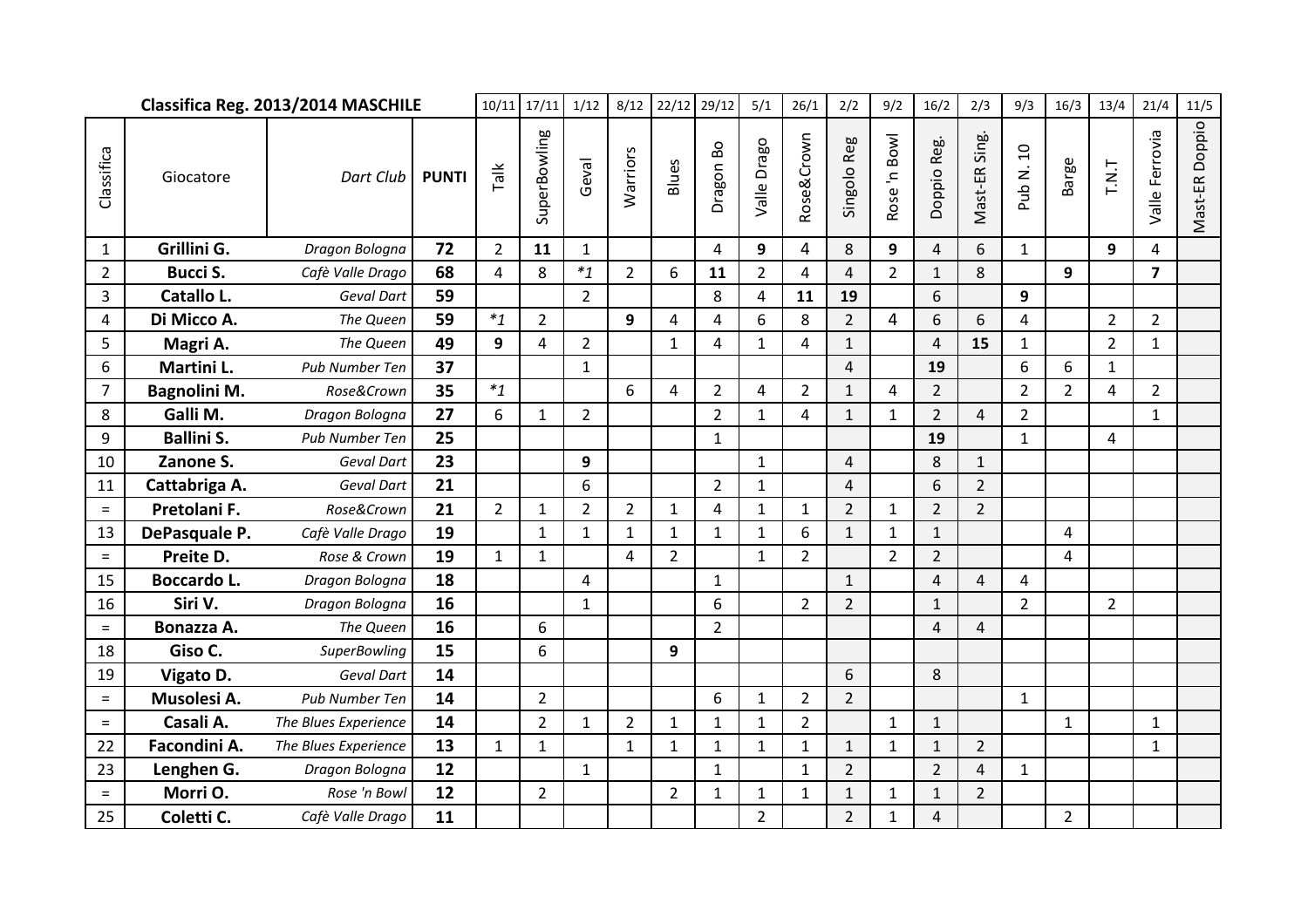| $=$      | Cavina M.            | Dragon Bologna       | 11                      |                | $\overline{4}$ | $\mathbf{1}$ |                |                | $\mathbf{1}$   |                | $1\,$          | $\mathbf{1}$   |                | $\mathbf{1}$   | $\overline{2}$ |              |                |                |              |  |
|----------|----------------------|----------------------|-------------------------|----------------|----------------|--------------|----------------|----------------|----------------|----------------|----------------|----------------|----------------|----------------|----------------|--------------|----------------|----------------|--------------|--|
| $\equiv$ | Monteleone M.        | Rose 'n Bowl         | 11                      | $\mathbf{1}$   | $\overline{2}$ |              |                |                |                |                | 6              |                | $\mathbf{1}$   | $\mathbf{1}$   |                |              |                |                |              |  |
| $=$      | Vannini P.           | Rose&Crown           | 11                      | $\mathbf{1}$   |                | $\mathbf{1}$ |                | $\mathbf{1}$   | $\mathbf{1}$   | $\mathbf{1}$   | $\mathbf{1}$   | $\mathbf{1}$   | $\mathbf{1}$   | $\mathbf{1}$   |                | $\mathbf{1}$ | $\mathbf{1}$   |                |              |  |
| 29       | Nini C.              | Cafè Valle Drago     | 9                       | $\overline{2}$ | $\mathbf{1}$   | $\mathbf{1}$ | $\mathbf{1}$   |                | $\overline{2}$ | $\mathbf{1}$   | $\mathbf{1}$   |                |                |                |                |              |                |                |              |  |
| $\equiv$ | Mariuzzo M.          | Rose 'n Bowl         | 9                       |                | $\mathbf{1}$   | $\mathbf{1}$ | $\mathbf{1}$   |                |                |                | $\mathbf{1}$   |                | $\mathbf{1}$   | $\overline{4}$ |                |              |                |                |              |  |
| $=$      | Felici E.            | The Blues Experience | 9                       |                | $\mathbf{1}$   | $\mathbf{1}$ | $\mathbf{1}$   | $\mathbf{1}$   | $\mathbf{1}$   | $\mathbf{1}$   | $\mathbf{1}$   |                | $\mathbf{1}$   |                |                |              |                |                | $\mathbf{1}$ |  |
| $=$      | Fiorentini S.        | The Queen            | 9                       |                |                |              |                |                |                |                |                | $\mathbf{1}$   |                | 6              | $\overline{2}$ |              |                |                |              |  |
| $=$      | Ventruti A.          | The Queen            | 9                       |                |                |              |                |                |                |                |                | 6              |                | $\overline{2}$ | $\mathbf{1}$   |              |                |                |              |  |
| 34       | Lazzarini G.         | Pub Number Ten       | 8                       |                |                |              |                |                | $\mathbf{1}$   |                |                |                |                |                |                | $\mathbf{1}$ |                | 6              |              |  |
| $=$      | Marino L.            | <b>SuperBowling</b>  | 8                       |                | 4              |              | $\overline{2}$ | $\overline{2}$ |                |                |                |                |                |                |                |              |                |                |              |  |
| $\equiv$ | Merighi R.           | Valle Ferrovia       | 8                       |                |                |              |                |                |                |                |                |                | 6              | $\mathbf{1}$   |                |              |                |                | $\mathbf{1}$ |  |
| 37       | Ajredinoski L.       | Cafè Valle Drago     | $\overline{7}$          |                |                |              |                |                |                |                |                |                | $\mathbf{1}$   | $\overline{4}$ |                |              | $\overline{2}$ |                |              |  |
| $=$      | Tamburini M.         | Geval Dart           | $\overline{\mathbf{z}}$ |                |                |              |                |                | $\overline{2}$ | $\mathbf{1}$   |                | $\overline{2}$ |                | $\mathbf{1}$   | $\mathbf{1}$   |              |                |                |              |  |
| $=$      | Casali Mi.           | Rose 'n Bowl         | $\overline{7}$          | $\overline{2}$ |                | $\mathbf{1}$ | $\mathbf{1}$   | $\mathbf{1}$   | $\mathbf{1}$   |                | $\mathbf{1}$   |                |                |                |                |              |                |                |              |  |
| $\equiv$ | Santi D.             | Rose 'n Bowl         | $\overline{7}$          |                |                |              |                |                |                |                |                | $\overline{2}$ | $\overline{2}$ | $\mathbf{1}$   | $\overline{2}$ |              |                |                |              |  |
| $\equiv$ | Fasolo A.            | Rose 'n Bowl         | $\overline{\mathbf{z}}$ |                |                |              |                |                |                |                |                |                |                | 4              | $\overline{2}$ |              |                |                | $\mathbf{1}$ |  |
| $\equiv$ | Imbrò F.             | <b>SuperBowling</b>  | $\overline{7}$          |                | $\mathbf{1}$   |              | $\overline{4}$ | $\mathbf{1}$   |                |                |                |                |                |                |                |              |                | $\mathbf{1}$   |              |  |
| 43       | Sgallari M.          | Dragon Bologna       | 6                       |                | $\mathbf{1}$   |              |                |                | $\mathbf{1}$   |                |                |                |                | $\mathbf{1}$   | $\mathbf{1}$   | $\mathbf{1}$ |                | $\mathbf{1}$   |              |  |
| $=$      | Civolani C.          | <b>Geval Dart</b>    | 6                       |                |                | $\mathbf{1}$ |                |                |                |                |                | $\overline{2}$ |                | $\mathbf{1}$   | $\overline{2}$ |              |                |                |              |  |
| 45       | Boschi D.            | Cafè Valle Drago     | 5                       |                | $\mathbf{1}$   |              |                |                |                | $\overline{2}$ |                |                | $\mathbf{1}$   | $\mathbf{1}$   |                |              |                |                |              |  |
| $=$      | Ciavarella F.        | Cafè Valle Drago     | 5                       | $\mathbf{1}$   | $\mathbf{1}$   |              | $\mathbf{1}$   |                |                | $\mathbf{1}$   |                |                | $\mathbf{1}$   |                |                |              |                |                |              |  |
| $=$      | Becchi R.            | Dragon Bologna       | 5                       |                | $\mathbf{1}$   |              |                |                | $\mathbf{1}$   |                |                |                | $\mathbf{1}$   |                |                |              |                | $\overline{2}$ |              |  |
| $=$      | Pirazzini N.         | Geval Dart           | 5                       |                |                |              |                |                |                |                |                | $\overline{2}$ |                | $\overline{2}$ | $\mathbf{1}$   |              |                |                |              |  |
| $=$      | Cesari C.            | Pub Number Ten       | 5                       |                |                | $\mathbf{1}$ |                |                |                |                | $\mathbf{1}$   |                |                |                |                | $\mathbf{1}$ | $\overline{2}$ |                |              |  |
| $=$      | Rossi G.             | Rose 'n Bowl         | 5                       |                |                |              |                | $\overline{2}$ |                | $\mathbf{1}$   | $\mathbf{1}$   |                | $\mathbf{1}$   |                |                |              |                |                |              |  |
| $\equiv$ | Valenti C.           | Rose&Crown           | 5                       | $\mathbf{1}$   | $\mathbf{1}$   |              |                | $\mathbf{1}$   |                |                | $\overline{2}$ |                |                |                |                |              |                |                |              |  |
| $=$      | Feliciani E.         | SuperBowling         | 5                       | $\mathbf{1}$   | $\overline{2}$ |              |                |                |                |                |                | $\overline{2}$ |                |                |                |              |                |                |              |  |
| $\equiv$ | Franceschini C.      | T.N.T.               | 5                       |                |                | $\mathbf{1}$ |                |                | $\mathbf{1}$   |                |                | $\mathbf{1}$   |                |                |                | $\mathbf{1}$ |                | $\mathbf{1}$   |              |  |
| $=$      | Barbieri D.          | The Blues Experience | 5                       |                | $\mathbf{1}$   |              |                | $\mathbf{1}$   |                | $\overline{2}$ |                |                | $\mathbf{1}$   |                |                |              |                |                |              |  |
| $=$      | Alvisi A.            | The New Warriors     | 5                       |                | $\overline{4}$ |              | $\mathbf{1}$   |                |                |                |                |                |                |                |                |              |                |                |              |  |
| 56       | <b>Battistini M.</b> | Cafè Valle Drago     | 4                       |                | $\mathbf{1}$   |              |                |                |                |                | $\overline{2}$ |                |                | $\mathbf{1}$   |                |              |                |                |              |  |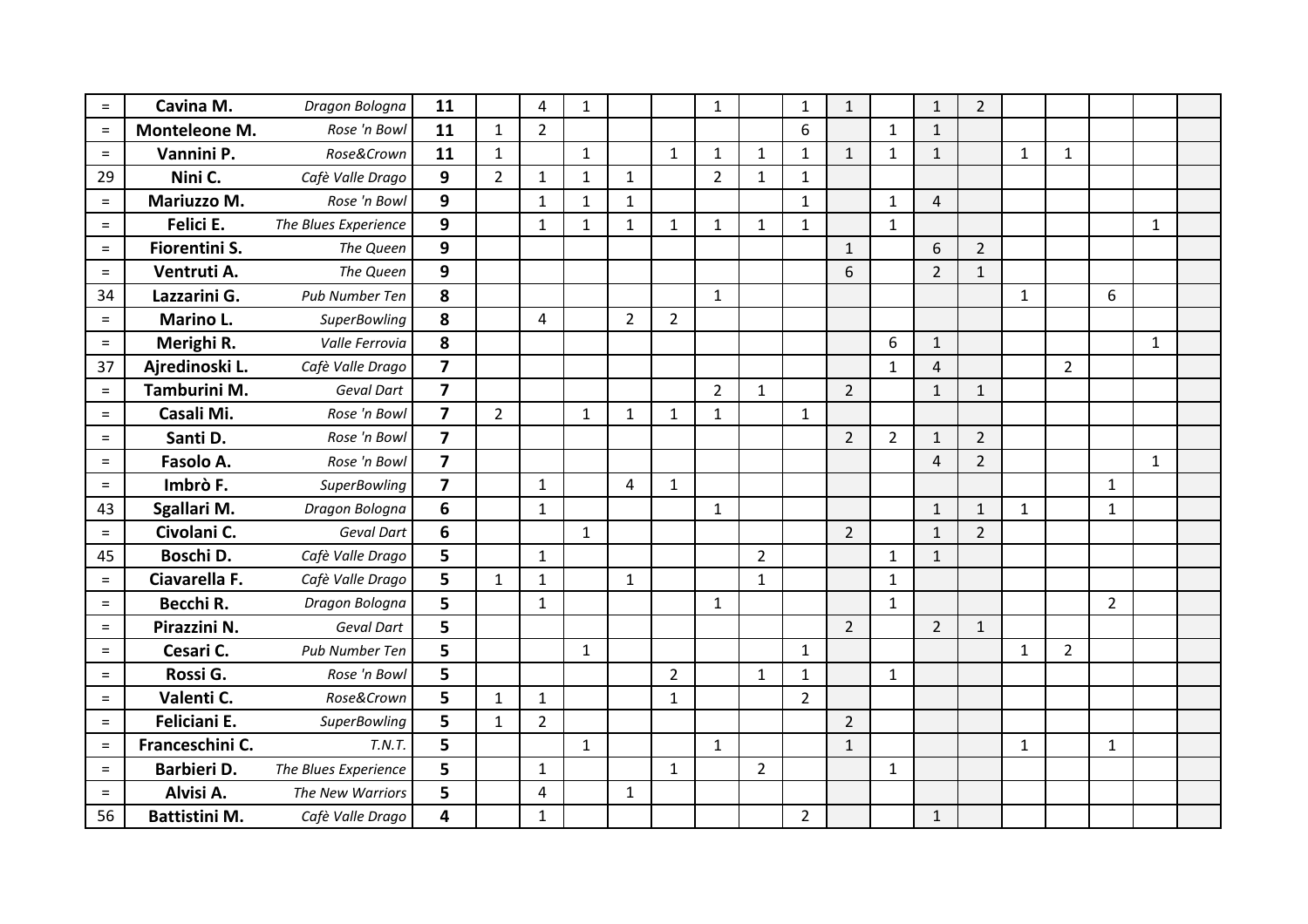| $=$      | Mondaini M.          | Cafè Valle Drago    | 4                       |              |                |              | $\mathbf{1}$ | $\mathbf{1}$ |                | $\mathbf{1}$ |                |                |                |                |                |                | $\mathbf 1$  |                |  |
|----------|----------------------|---------------------|-------------------------|--------------|----------------|--------------|--------------|--------------|----------------|--------------|----------------|----------------|----------------|----------------|----------------|----------------|--------------|----------------|--|
| $=$      | Costanzo A.          | <b>Geval Dart</b>   | 4                       |              |                | $\mathbf{1}$ |              |              |                |              |                |                |                | $\overline{2}$ | $\mathbf{1}$   |                |              |                |  |
| $=$      | Giorgi M.            | Pub Number Ten      | 4                       |              |                |              |              |              | $\overline{2}$ |              |                |                |                |                |                | $\overline{2}$ |              |                |  |
| $=$      | Felici L.            | Rose 'n Bowl        | 4                       |              |                |              |              | $\mathbf{1}$ |                | $\mathbf{1}$ | 1              |                |                | $\mathbf{1}$   |                |                |              |                |  |
| $=$      | Mancini A.           | <b>SuperBowling</b> | 4                       | $\mathbf{1}$ | $\mathbf{1}$   |              | $\mathbf{1}$ | $\mathbf{1}$ |                |              |                |                |                |                |                |                |              |                |  |
| $\equiv$ | Palazzo D.           | Talk of the Town    | 4                       | 4            |                |              |              |              |                |              |                |                |                |                |                |                |              |                |  |
| $=$      | Fusi G.              | The Queen           | 4                       |              | $\mathbf{1}$   |              |              |              |                |              |                | $\mathbf{1}$   |                |                | $\overline{2}$ |                |              |                |  |
| 64       | Pavarotti T.         | Dragon Bologna      | $\overline{\mathbf{3}}$ |              |                |              |              |              | $\mathbf{1}$   |              |                |                |                |                |                |                |              | $\overline{2}$ |  |
| $=$      | Cavallucci S.        | Geval Dart          | $\overline{\mathbf{3}}$ |              |                |              |              |              |                |              |                |                |                | $\overline{2}$ | $1\,$          |                |              |                |  |
| $=$      | Poggiali C.          | Geval Dart          | 3                       |              |                |              |              |              |                |              |                |                |                | $\overline{2}$ | $\mathbf{1}$   |                |              |                |  |
| $\equiv$ | Cesaroni O.          | Pub Number Ten      | 3                       |              |                |              |              |              | $\mathbf{1}$   |              |                |                |                |                |                | $\mathbf{1}$   |              | $\mathbf{1}$   |  |
| $=$      | Rossi M.             | Rose 'n Bowl        | $\overline{\mathbf{3}}$ |              |                |              |              | $\mathbf{1}$ |                | $\mathbf{1}$ | $\mathbf{1}$   |                |                |                |                |                |              |                |  |
| $\equiv$ | Ceroni G.            | Rose&Crown          | $\overline{\mathbf{3}}$ |              |                |              | $\mathbf{1}$ |              |                |              | $\mathbf{1}$   |                |                |                |                |                | $\mathbf{1}$ |                |  |
| $=$      | Pirone A.            | <b>SuperBowling</b> | $\overline{\mathbf{3}}$ |              | $\mathbf{1}$   |              |              |              |                |              |                | $\overline{2}$ |                |                |                |                |              |                |  |
| $=$      | D'antonio D.         | T.N.T.              | $\overline{\mathbf{3}}$ |              |                |              |              |              |                |              |                |                |                |                |                | $\mathbf{1}$   |              | $\overline{2}$ |  |
| $=$      | Parente R.           | Talk of the Town    | 3                       | $\mathbf{1}$ | $\overline{2}$ |              |              |              |                |              |                |                |                |                |                |                |              |                |  |
| $=$      | Ferracuti Fau.       | The New Warriors    | $\overline{\mathbf{3}}$ |              | $\mathbf{1}$   |              | $\mathbf{1}$ |              |                |              |                | $\mathbf{1}$   |                |                |                |                |              |                |  |
| $\equiv$ | Grechi L.            | The Queen           | $\overline{\mathbf{3}}$ |              |                |              |              |              |                |              |                |                |                | $\overline{2}$ | $\mathbf{1}$   |                |              |                |  |
| 75       | Barzagli M.          | Dragon Bologna      | $\overline{2}$          |              |                | $\mathbf{1}$ |              |              |                |              |                |                |                | $\mathbf{1}$   |                |                |              |                |  |
| $=$      | Giorgi F.            | Pub Number Ten      | $\overline{2}$          |              |                |              |              |              | $\overline{2}$ |              |                |                |                |                |                |                |              |                |  |
| $=$      | Tangerini M.         | Pub Number Ten      | $\mathbf{2}$            |              |                |              |              |              | $\mathbf 1$    |              |                |                |                |                |                | $\mathbf{1}$   |              |                |  |
| $=$      | Ventura S.           | Pub Number Ten      | $\overline{2}$          |              | $\mathbf{1}$   |              |              |              |                |              |                |                |                |                |                | $\mathbf{1}$   |              |                |  |
| $\equiv$ | <b>Baldani M.</b>    | Rose 'n Bowl        | $\overline{2}$          |              |                |              |              | $\mathbf{1}$ |                |              |                |                | $\mathbf{1}$   |                |                |                |              |                |  |
| $=$      | <b>Bartoletti S.</b> | Rose 'n Bowl        | $\overline{2}$          |              | $\mathbf{1}$   |              |              |              |                |              |                |                |                |                | $\mathbf{1}$   |                |              |                |  |
| $\equiv$ | D'Alessandro S.      | Rose 'n Bowl        | $\overline{2}$          |              |                |              |              |              |                |              |                |                | $\overline{2}$ |                |                |                |              |                |  |
| $=$      | Gabrielli G.         | Rose 'n Bowl        | $\mathbf{2}$            |              | $\mathbf{1}$   |              |              |              |                | $\mathbf{1}$ |                |                |                |                |                |                |              |                |  |
| $=$      | Terenzi A.           | Rose 'n Bowl        | $\overline{2}$          |              |                |              |              |              |                |              |                |                | $\mathbf{1}$   | $\mathbf{1}$   |                |                |              |                |  |
| $=$      | Baldazzi W.          | Rose&Crown          | $\overline{2}$          |              |                |              |              | $\mathbf{1}$ |                |              | $\mathbf{1}$   |                |                |                |                |                |              |                |  |
| $=$      | Beccari G.           | Rose&Crown          | $\overline{2}$          |              |                |              |              |              |                |              | $\overline{2}$ |                |                |                |                |                |              |                |  |
| $=$      | Fabbrizioli E.       | Rose&Crown          | $\overline{2}$          | $\mathbf{1}$ |                |              |              |              |                |              |                |                |                | $\mathbf{1}$   |                |                |              |                |  |
| $=$      | Lo lacono            | Rose&Crown          | $\overline{2}$          |              |                |              |              |              |                |              | 1              |                |                | $\mathbf{1}$   |                |                |              |                |  |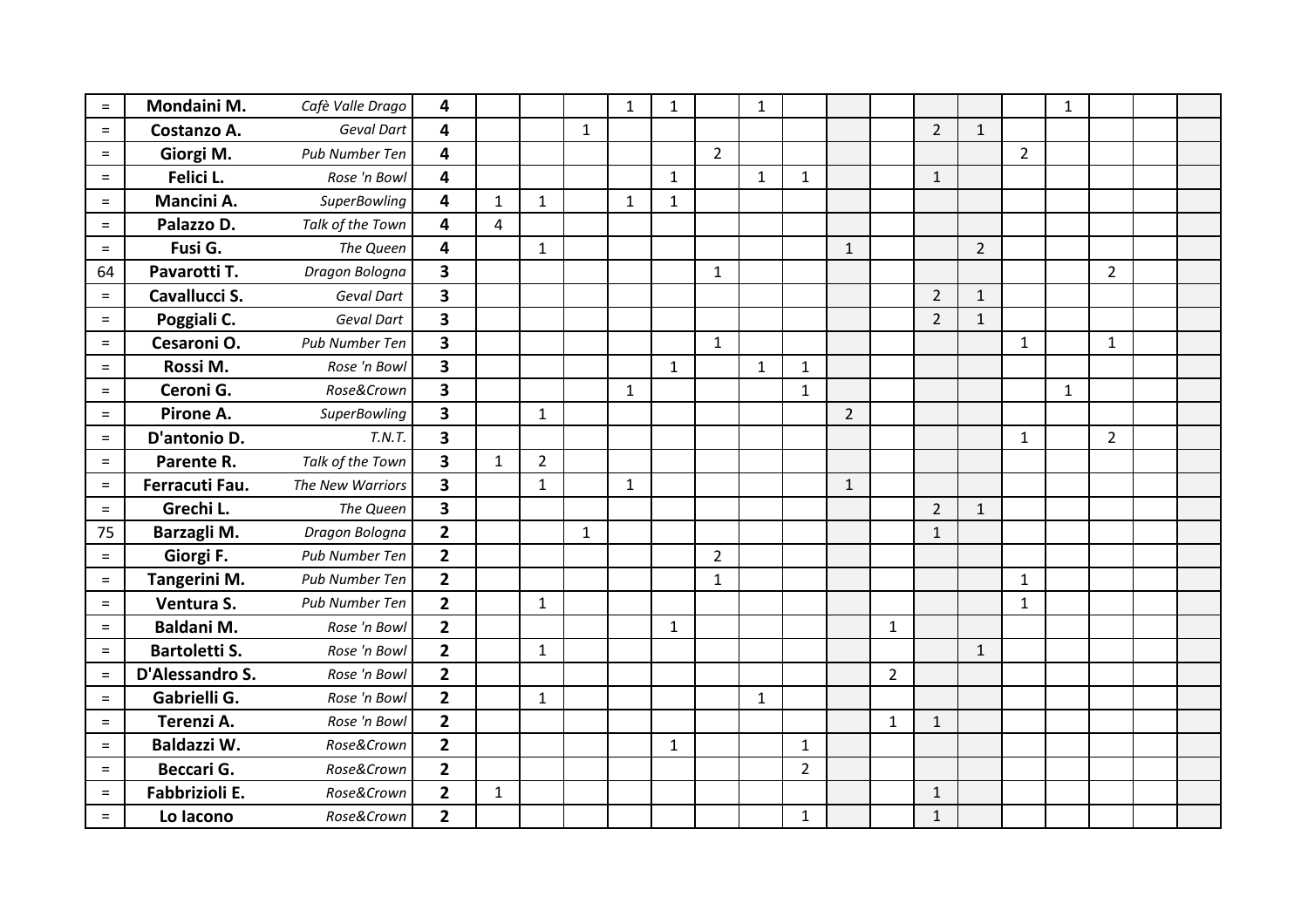| $=$      | Martignoni L.     | Rose&Crown           | $\overline{2}$ |              |                |  |             |              |              |              |              | $\overline{2}$ |              |              |             |              |  |
|----------|-------------------|----------------------|----------------|--------------|----------------|--|-------------|--------------|--------------|--------------|--------------|----------------|--------------|--------------|-------------|--------------|--|
| $=$      | Salvatori C.      | Rose&Crown           | $\overline{2}$ |              |                |  |             |              |              | $\mathbf{1}$ |              | $\mathbf{1}$   |              |              |             |              |  |
| $=$      | Brasa M.          | <b>SuperBowling</b>  | $\mathbf{2}$   |              | $\overline{2}$ |  |             |              |              |              |              |                |              |              |             |              |  |
| $=$      | Giorgini N.       | Talk of the T.[U.18] | $\overline{2}$ | $\mathbf{1}$ | $\mathbf{1}$   |  |             |              |              |              |              |                |              |              |             |              |  |
| $=$      | Giorgini D.       | Talk of the Town     | $\overline{2}$ | $\mathbf{1}$ | $\mathbf{1}$   |  |             |              |              |              |              |                |              |              |             |              |  |
| $=$      | Matteini S.       | Talk of the Town     | $\overline{2}$ | $\mathbf{1}$ | $\mathbf{1}$   |  |             |              |              |              |              |                |              |              |             |              |  |
| $=$      | <b>Baroni R.</b>  | The Barge            | $\overline{2}$ |              |                |  |             |              |              | $\mathbf{1}$ |              |                |              |              | 1           |              |  |
| 95       | Martelli M.       | Cafè Valle Drago     | $\mathbf{1}$   |              |                |  |             |              | $\mathbf{1}$ |              |              |                |              |              |             |              |  |
| $=$      | Genovesi M.       | Dragon Bologna       | $\mathbf{1}$   |              |                |  |             | $\mathbf{1}$ |              |              |              |                |              |              |             |              |  |
| $=$      | Rinaldi A.        | Dragon Bologna       | $\mathbf{1}$   |              |                |  |             | 1            |              |              |              |                |              |              |             |              |  |
| $=$      | Rinaldi M.        | Dragon Bologna       | $\mathbf{1}$   |              |                |  |             | $\mathbf{1}$ |              |              |              |                |              |              |             |              |  |
| $=$      | Damiano F.        | <b>Geval Dart</b>    | $\mathbf{1}$   |              |                |  |             |              |              |              |              |                | $\mathbf{1}$ |              |             |              |  |
| $=$      | Pagani M.         | Geval Dart           | $\mathbf{1}$   |              |                |  |             |              |              |              |              |                | $\mathbf{1}$ |              |             |              |  |
| $=$      | Clark J.          | Pub Number Ten       | $\mathbf{1}$   |              |                |  |             |              |              | $\mathbf{1}$ |              |                |              |              |             |              |  |
| $=$      | Musolesi C.       | Pub Number Ten       | $\mathbf{1}$   |              |                |  |             |              |              |              |              |                |              | $\mathbf{1}$ |             |              |  |
| $=$      | Soverini N.       | Pub Number Ten       | $\mathbf{1}$   |              |                |  |             |              |              |              |              |                |              | $\mathbf{1}$ |             |              |  |
| $=$      | Guerra N.         | Rose 'n Bowl         | $\mathbf{1}$   |              |                |  |             |              |              |              | $\mathbf{1}$ |                |              |              |             |              |  |
| $=$      | Tonni D.          | Rose 'n Bowl         | $\mathbf{1}$   |              |                |  |             |              |              |              | $\mathbf{1}$ |                |              |              |             |              |  |
| $=$      | <b>Beccari E.</b> | Rose&Crown           | $\mathbf{1}$   |              |                |  |             |              |              |              | $\mathbf{1}$ |                |              |              |             |              |  |
| $=$      | Ceroni M.         | Rose&Crown           | $\mathbf{1}$   |              |                |  |             |              |              | $\mathbf{1}$ |              |                |              |              |             |              |  |
| $=$      | Guerra R.         | Rose&Crown           | $\mathbf{1}$   |              |                |  |             |              |              | $\mathbf{1}$ |              |                |              |              |             |              |  |
| $=$      | Magi M.           | Rose&Crown           | $\mathbf{1}$   |              |                |  |             |              |              | 1            |              |                |              |              |             |              |  |
| $=$      | Sbranca F.        | Rose&Crown           | $\mathbf{1}$   |              |                |  |             |              |              |              |              |                |              |              | $\mathbf 1$ |              |  |
| $\equiv$ | Franceschetti S.  | T.N.T.               | $\mathbf{1}$   |              |                |  |             |              |              |              |              |                |              |              |             | $\mathbf{1}$ |  |
| $\equiv$ | Guerzoni M.       | T.N.T.               | $\mathbf{1}$   |              |                |  |             |              |              |              |              |                |              |              |             | $\mathbf{1}$ |  |
| $\equiv$ | Groppa G.         | T.N.T.               | $\mathbf{1}$   |              |                |  |             |              |              |              |              |                |              |              |             | 1            |  |
| $=$      | Corradetti L.     | The Barge            | $\mathbf{1}$   |              |                |  |             |              |              | $\mathbf{1}$ |              |                |              |              |             |              |  |
| $=$      | Pappano L.        | The Barge            | $\mathbf{1}$   |              |                |  |             |              |              |              |              |                |              |              | $\mathbf 1$ |              |  |
| $=$      | Zerbo A.          | The Barge            | $\mathbf{1}$   |              |                |  |             |              |              |              |              |                |              |              | 1           |              |  |
| $=$      | Burgagni M.       | The Blues Experience | $\mathbf{1}$   |              |                |  |             |              |              |              |              | $\mathbf{1}$   |              |              |             |              |  |
| $=$      | Casali Mo.        | The Blues Experience | $\mathbf{1}$   |              |                |  | $\mathbf 1$ |              |              |              |              |                |              |              |             |              |  |